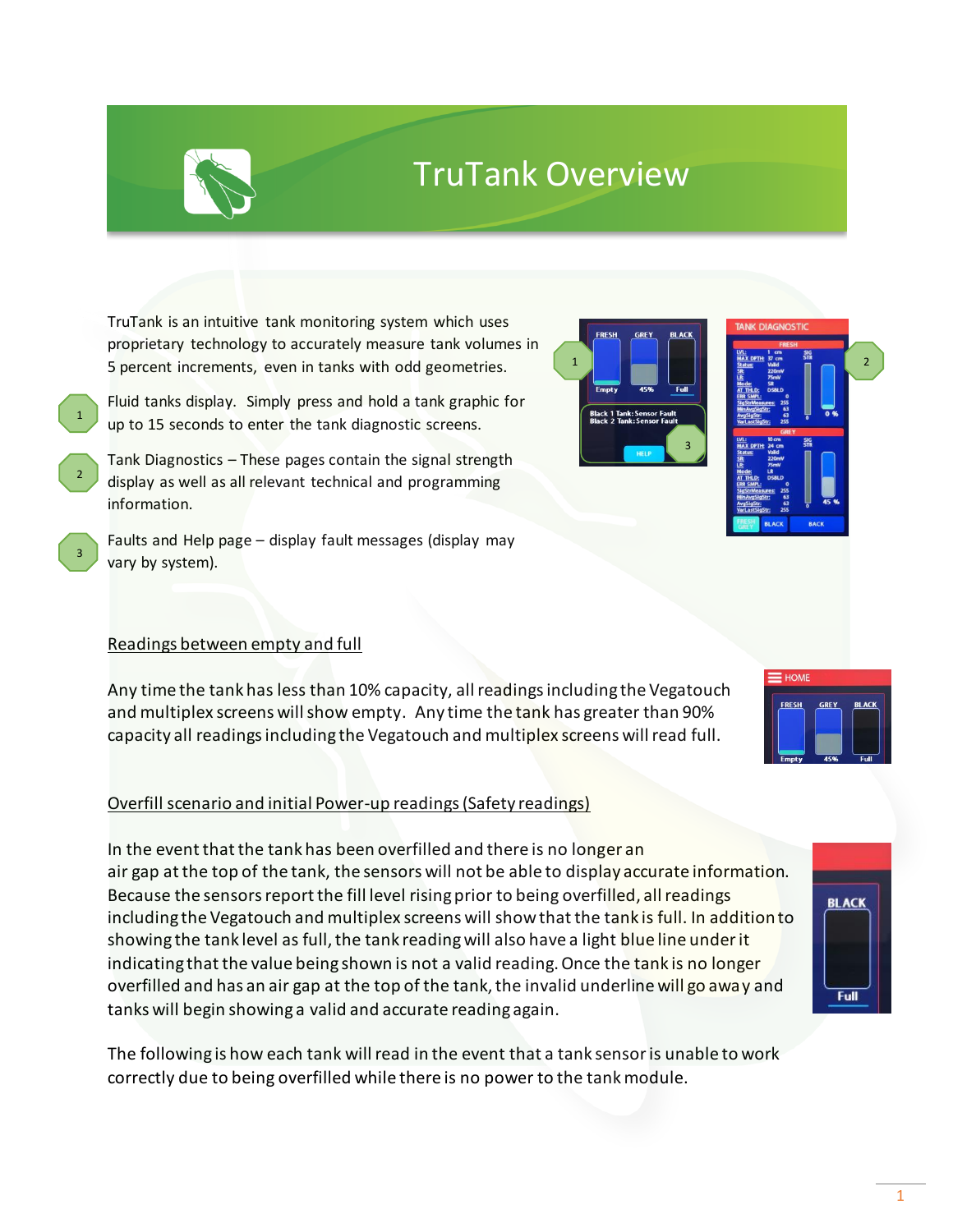Fresh tank: Show empty with an invalid line under the reading. Once Sensors are within working parameters again, sensor readings will be displayed, and invalid line removed.

Grey tank: Show Full with an invalid line under the reading. Once Sensors are within working parameters again, sensor readings will be displayed, and invalid line removed.

Black tank: Show Full with an invalid line under the reading. Once Sensors are within working parameters again, sensor readings will be displayed, and invalid line removed.

#### Continuous power

By adding continuous power to the tank monitor, it will constantly monitor the fill level and be able to identify when a tank has too much water and is overfilled. Because the monitor will be able to identify when a sensor has been overfilled there will be no reason to display the Safety Reading. Instead, it will accurately show whether the tank is empty or full.

The power draw the monitor will use for all the tanks currently used, is about 50 Mil amps and can be provided through the connector on the back of the monitor. Only the 12v Positive wire will need to be run additionally to allow continuous power, as the ground can come from the 3M connector.

#### Diagnostic states that could be reported

1. Issue: Sensor status indicates Sensor Error (report as Fault).

Possible cause: Bad connection to sensor or bad sensor.

What to do: Verify sensor is plugged in. Try unplugging then re-plugging sensor. If this fails to resolve issue, replace sensor.

2. Issue: Sensor status indicates Tank Invalid or Tank Initializing when there is water in the tank (report as Blue Line).

Possible cause: Debris, foam or excessive bubbles in tank could be interfering with the signal or the tank could be over full.

What to do: Ensure the tank is not completely full with no air space at the top of the tank. If there could be solid debris in the tank, try adding water to move the debris away from sensor or drain tank to remove debris. If tank contains liquid with no debris, foam, or bubbles and it is not completely full, check sensor if it continues to read invalid.

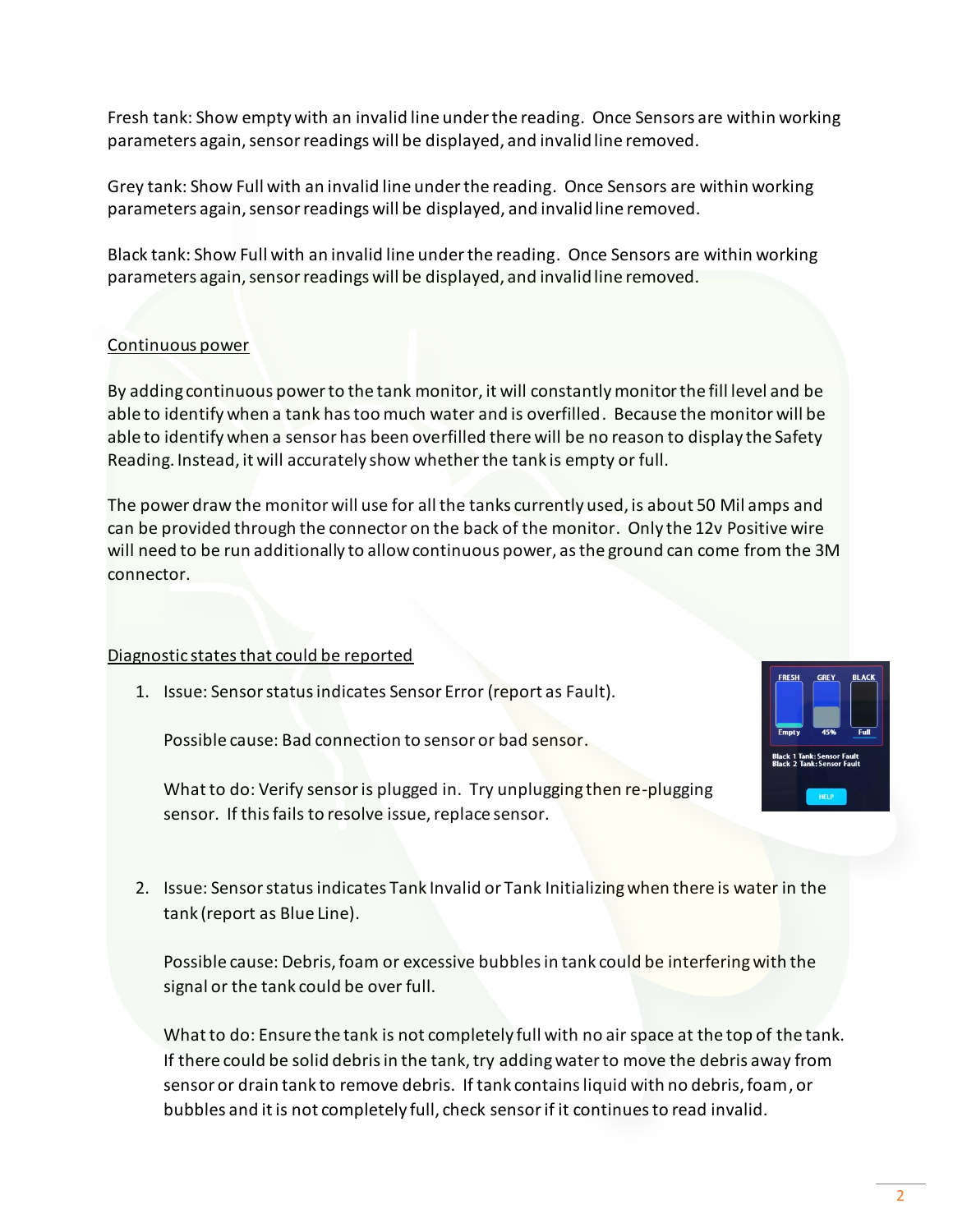3. Issue: Inconsistent reading or weak signal strength.

Possible Cause: The tank sensor needs to have alignment check or possibly the vehicle is not level. Also, possible weak signal caused by using non-twisted sensor wires.

What to do: Check that the vehicle is level. If so, verify that the sensors are aligned properly. Also, twisted pairs need to be used for each sensor with an independent ground for each sensor (not using a common ground).

4. Issue: Sensor status indicates Tank Invalid or Tank Initializing when tank is empty (report as Blue Line).

Possible cause: The sensor is not picking up on the ring down and may need to be replaced.

What to do: Replace the sensor.

5. Issue: On initial 12V system power up, the black and gray tanks read full with a blue line under them and the fresh tank reads empty with a blue line under it.

Possible cause: On initial power up, if there is no water in the tank, the system may have difficulty detecting the no water condition. As a result, it will display a blue line under the tank reading for the appropriate tank and indicate the following:

- Fresh Tank Shown with a blue line under the tank reading and the tank graphic as being empty. Because the system is not detecting the empty fresh tank correctly, it does not have valid data to display. As a precaution, it will display the fresh tank graphic as empty as this is the least favorable condition for the tank.
- Gray Tank Shown with a blue line under the tank reading and the tank graphic as being full. Because the system is not detecting the empty gray tank correctly, it does not have valid data to display. As a precaution, it will display the gray tank graphic as full as this is the least favorable condition for the tank.
- Black Tank Shown with a blue line under the tank reading and the tank graphic as being full. Because the system is not detecting the empty black tank correctly, it does not have valid data to display. As a precaution, it will display the black tank graphic as full as this is the least favorable condition for the tank.

Solution: Add at least 3 inches of water to the tank to allow the sensor to properly initialize. Once there is water covering the sensor, it should start to report correct readings and display the tank levels correctly.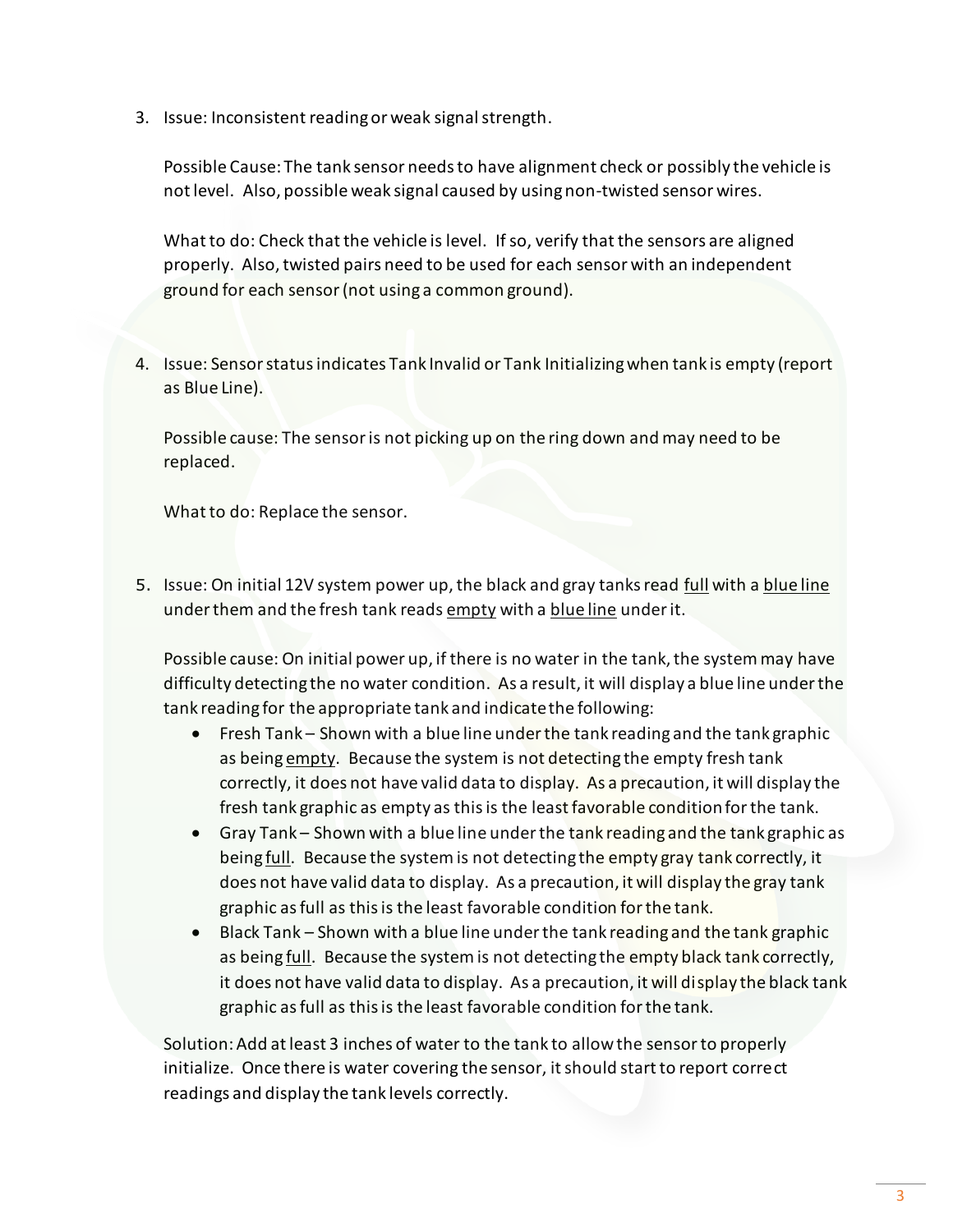#### Diagnostic Information Display

To be highly cautious with the messages we display and to prevent unnecessary service calls, we recommend displaying messages in 2 different methods.

The first is the Error/Fault warning. This message would be visible from both the main screen in the coach as well as the tank screen in the wet bay. From both home screens, a warning message will display (in the same way we display other faults) indicating there is a fault. The fault page will display the error, possible cause and what to do about it. The only message that will display with the error/fault message is Issue #1 from above, Sensor Error.

The second message that will be displayed is a service note. This message will typically take care of itself and is intended to give additional information but not alarm or indicate there is an error with the tank system. Because this message does not indicate an error or fault, no error or warning will be displayed on either of the Home screens. Instead, a blue line will appear under the reading on the wet bay screen, indicating that the message is not valid. From the main screen in the coach, the fault page will display a service note giving additional information about the issue, possible cause and what to do about it. Issues 2-5 as previously described will all display as a service notice.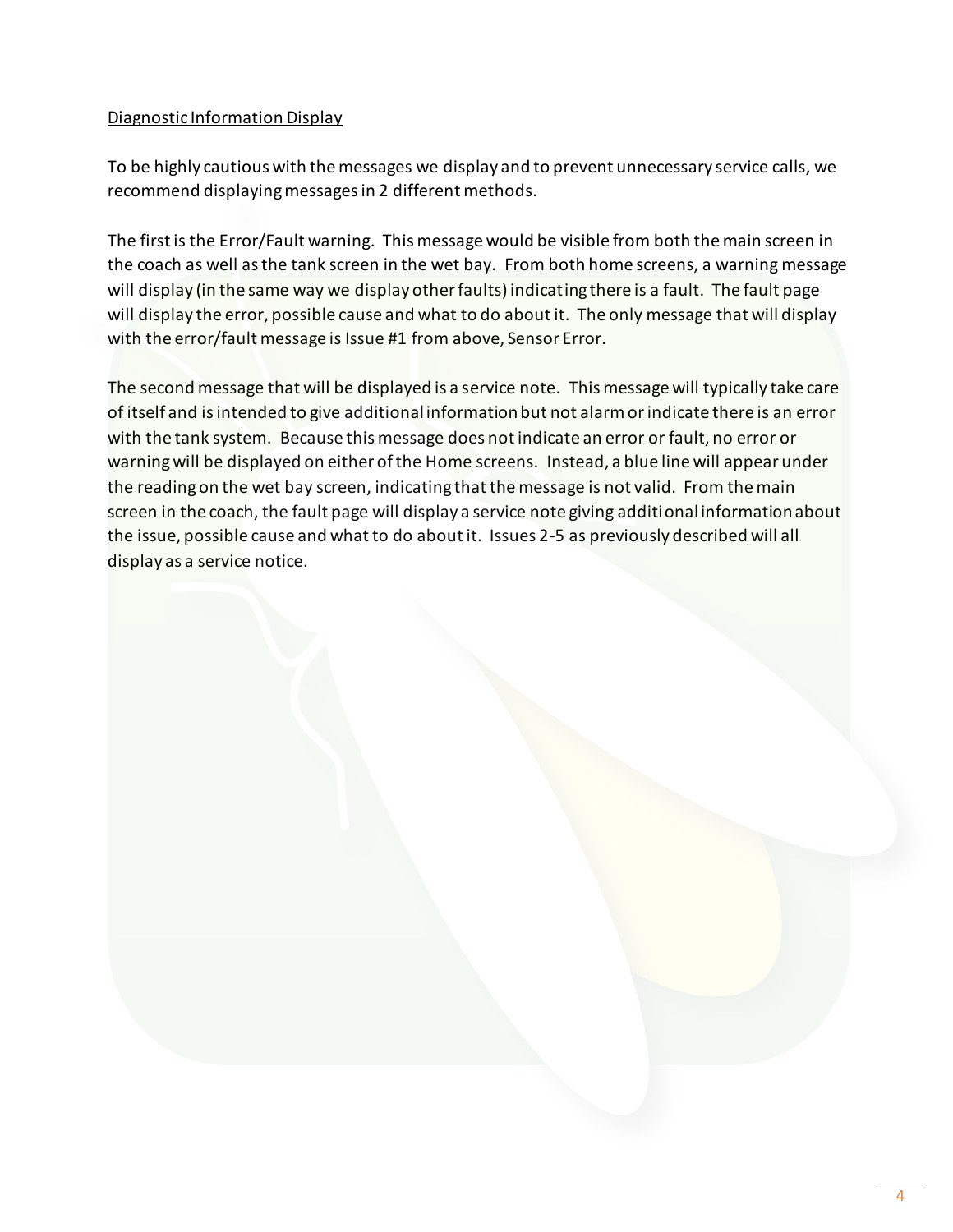

## TruTank Diagnostics

- **LVL (Level):** Percentage readout of the level of liquid in the tank.
- **Max Depth:** This just means the max programmed height of the tank.
- **SR (Short Range):** This indicates the power at which the sensor is being driven when in Short Range mode. We have found that the ideal value for majority of applications is 220mv for the Short Range mode.
- **LR (Long Range):** This indicates the power at which the sensor is being driven when in Long Range mode. We have found that the ideal value for majority of applications is either 75mv or 125mv for the Long-Range mode, depending on the application. (125mv is more typical)
- **MODE:**
	- o **SR (Short Range):** This mode is active when the level in the tank is within 1-5cm. This mode optimizes the system for level within the 1-5cm level range. Within this level range, the settings required for measuring levels above 5cm would be too sensitive and could cause erroneous readings. Therefore, a system that would automatically apply settings based on the level in the tank was required.
	- o **LR (Long Range):** This mode is active when the level in the tank is above 5cm. The requirement for Long Range mode is the same as why Short Range mode won't work for Long Range mode - above a level of 5cm, the settings that would be ideal for a range within 1-5cm would not provide the best level readings at a level above 5cm.
	- o **SIG STR (Signal Strength):** This mode is active when the system is in signal strength mode. Typically, this mode will only be active when viewing the diagnostics page and will be disabled when you exit the diagnostics page. The system will toggle between Signal Strength mode and either Short Range or Long-Range mode, depending on the level in the tank. The reason why the system toggles between these modes in this fashion is because the settings that are required to gather the signal strength is not ideal for consistent level readings.
- **AT THLD (Auto Threshold):** When enabled, Auto Threshold allows the system to optimize settings for either the Short-Range mode and Long Range mode, in theory. This allows the system to automatically adjust the sensor sensitivity based on various factors such as tank level, matter in the tank or mis-aligned sensors. This feature should be disabled and indicated by a "DSBLD". We have found that this feature does not work as it should at this time and should be disabled. These settings are now set manually.
- **STATUS:**
	- o **Valid:** The sensor is good and providing a valid reading.
	- o **Invalid:** The sensor is bad, mis-aligned or blocked and not providing a validreading.
	- o **Sensor Check:** The system is looking for the sensor.
	- o **Initializing:** The system is initializing the senor. If the system is unsuccessful at initializing the sensor, it will continue to attempt to initialize and eventually give an Invalid status.